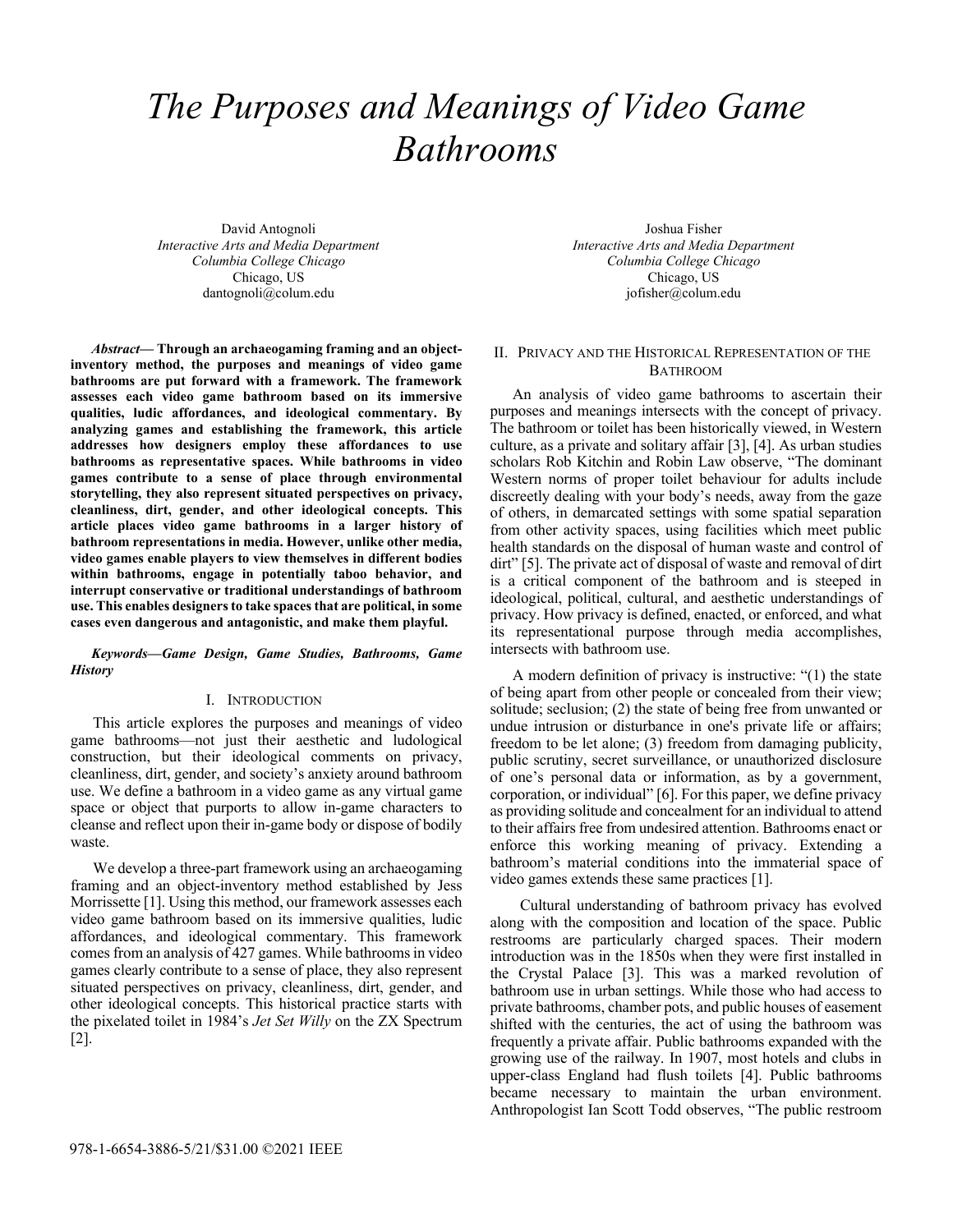became a means of organizing urban space, theoretically containing its dirt (urine, feces, and other bodily excretions) and maintaining the propriety of its citizens, particularly women" [4]. The public restroom became a place for the everyday person to relieve themselves. It also became, in the eyes of the upper class and social conservatives, a place where women might lose their propriety. This double bind, particularly for women, enabled bodily privacy while at the same time impugning their character and agency [4]. To modernist artists and writers of the 20th century, such as James Joyce and Jean Rhys, the private act of using a bathroom becoming increasingly public created an opportunity to develop stories and representations that upset existing conservative ideals [4].

 As Todd states, "What we see in these works, then, is not merely an ethnographic or sociological interest […] but moreover the radical impulse to take up and consider the leavings of modern culture—its waste and its dirt—and to throw them onto the page" [4]. This exploration of the bathroom and its themes connects to contemporary filmmakers' approach to privacy in the bathroom. From Hitchcock's iconic shower scene in *Psycho* (1960) to the activity occurring in bathrooms in *The Sweetest Thing* (2002), *Dumb and Dumber* (1994), and *The Royal Tenenbaums* (2001)*,* the tropes of privacy, the male gaze, disposal of waste, and the act of cleansing continued to be interrogated and exploited [7]–[10].

Whereas authors use writing; performers, the stage; and filmmakers, the camera; game designers and developers rely on computational affordances for interactivity[11]. Privacy, then, is not a part of our framework but instead a subject of the framework: a culturally constructed, politically infused, and ideologically steeped idea that game designers interrogate through their bathrooms. Just like the modernist authors and artists, contemporary game designers interrupt and augment our understanding of privacy and bathrooms, transforming them into spaces of play, storytelling, and connection. Bathrooms in video games, just like bathrooms in modernist novels, become a place to interrogate our cultural understanding of privacy—idealized visions of cleanliness and sanitation, fears around dirt and human waste, political struggles around gender and identity, and fascinations and anxieties over the increasing visibility of our private spaces.

#### III. METHODOLOGY

This paper borrows the methodology established by Morrisette's article, "I'd Like to Buy the World a Nuka-Cola: The Purposes and Meanings of Video Game Soda Machines" [1]. While our derived framework differs from Morrissette's, the method that guides our research does not. For our database of bathrooms and toilets in video games, we leveraged existing repositories that we then formalized [12]–[14]. After crossreferencing and validating entries, our database totals 427 games at the time of submission. It can be found at vgbathrooms.colum.edu and remains open for submissions.

For our analysis, we used our previously stated definition of video game bathrooms, which includes the use of bathroom sinks, showers, toilets, bidets, toilet paper, outhouses, spaces for defecation or urination, and spaces for cleaning up. This broad definition is intentional as it recognizes the evolution and cultural situatedness of the bathroom over time. For example,

outdoor urination in *Death Stranding* (2019) is certainly a form of going to the bathroom [15], as is the use of the bathroom stalls in *Goldeneye* (1997) and the squat toilets in *Echoes of You* [16]– [18]. We are cognizant of the plurality of understandings of bathrooms that might be pursued by game designers around the world. We believe our definition upholds this pluralism.

 Our wide range of data points presents how game designers have used bathrooms for immersion and interactivity in ways that reflect and impress ideological, social, and political values upon players. This paper engages in a critical analysis of video game bathrooms using an object-inventory [1], [19]. We treat the bathroom and its accoutrements as an object that is intentionally designed and implemented in the game to produce an impact defined by our framework. The inventory allows us, as researchers, to ask questions about how the bathroom is designed, in what context the bathroom exists, what the bathroom's purpose is, and how that purpose is achieved.

Further, we take up the archaeogaming framing used by Morrissette. Morrissette invokes Andrew Reinhard, explaining that "archaeological sites, landscapes, and artifacts, and the game-spaces held within those media can also be understood archaeologically as digital built environments containing their own material culture" [1], [20]. In the same way that Morrissette's Video Game Soda Machine Project catalogs virtual vending machines as "artifacts of material culture in immaterial space", our project catalogs virtual bathrooms as spatial constructs of material culture in immaterial space [1]. In this way, each bathroom can be situated with its own unique scope and place in the larger visual history of bathroom representations.

## IV. THE BATHROOM FRAMEWORK

Through our analysis, a set of patterns arose that helped to assess the purposes and meanings of individual bathrooms. These patterns are immersive, ludic, and ideological commentary. Immersive includes aspects that encourage interactivity, realism, narrative presence, and agency. Ludic describes any game mechanisms or structures that encourage play or are integral to a win, loss, or reward condition. Ideological commentary addresses how the design of these bathrooms reflects or critiques cultural trends.

## *A. Immersive Purposes of Video Game Bathrooms*

Michael Mateas and Andrew Stern describe immersion as, "the feeling of being present in another place and engaged in the action therein" [21]. Our database revealed several instances of video game bathrooms that served to increase immersion and a player's sense of presence in the space. These instances are broken down into interactivity (the number and quality of interactions in the environment) and narrative immersion (how the bathroom itself is used as part of environmental storytelling or the general narrative).

# *1) Interactivity, Realism, and Agency in Duke Nukem 3D's Cinema Bathroom*

*Duke Nukem 3D* (1996) is often discussed in popular press on bathrooms in video games [17], [22]–[24]. While the game's juvenile sense of humor and violent gameplay contributed to a limited cultural understanding of video games, it also heralded a new era of interactivity and immersion in games [17], [24].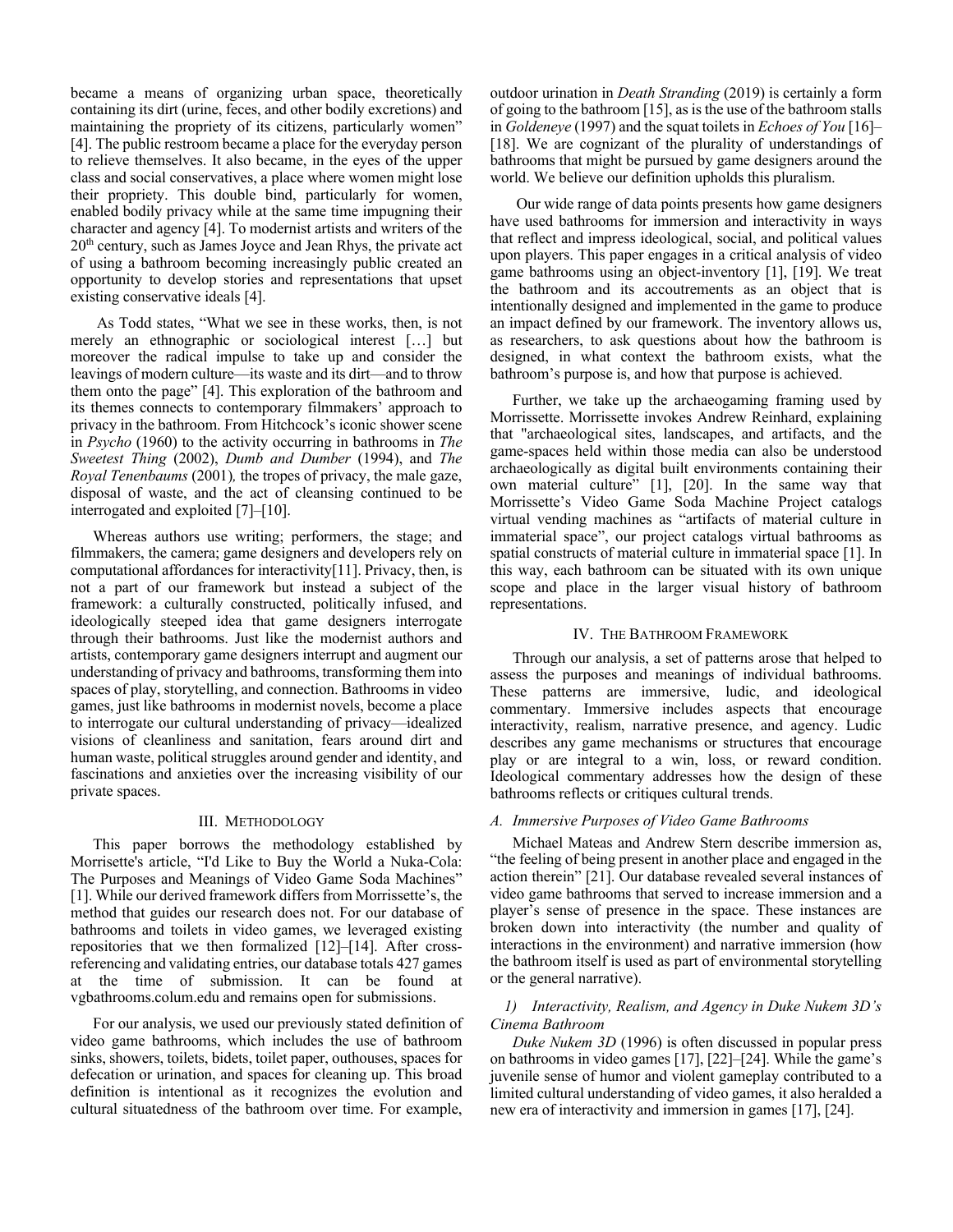Early in *Duke Nukem 3D*'s first level, the iconic "Hollywood Holocaust" map, the player enters the cinema that contains the game's famous bathroom scene that elevated gamers' expectations for video game interactivity and immersion [17], [24]. Consider the scope and magnitude of interactions possible in this scene. The player can (1) urinate in and flush toilets—the player character expresses relief after urinating; (2) observe their avatar's reflection in the mirror—interacting with the mirror causes Duke to say "Damn, I'm looking good."; (3) open stall doors to reveal hidden items and an enemy; (4) destroy the toilets, resulting in a water spray—if the player interacts with the water spray, Duke laps up the water, restoring one health point per button press*;* (5) surveil enemies through a security camera's view of the bathroom; (6) enter a ventilation duct by climbing on the sink and then jumping on bathroom stalls; (7) toggle bathroom lights on and off; and (8) destroy a light bank on the bathroom ceiling.

Realism and agency are two key qualities of this bathroom's interactivity that serve to enhance immersion. Regarding realism, the closer that the virtual world resembles the real world, the more believable and more immersive it becomes. While mimetic visual fidelity is one way that video games approach realism, another way is through their simulation and interactive qualities [21], [25]. When a virtual world depicts elements of reality, its contents initially evoke the same affordances that they have in reality [26]. Here we use the term affordance, as defined by James J. Gibson, to mean "the 'values' and 'meanings' of things in the environment that can be directly perceived" by the player [27]. In our instance, the values and meanings of the environment may take the form of possible interactions with objects, surfaces, layouts, places, and persons situated in the space. Some affordances are ludic, impacting the state of play or victory conditions, and will be discussed in a later section. Other affordances increase the fidelity of the virtual space's simulation of reality. For example, if a player attempts to open a door in a video game and succeeds, the affordance of doors in the virtual world is reinforced, solidifying the connection with reality. However, if the player attempts to open a door in a video game and discovers that this interaction is not possible—that the door is simply artwork decorating the scene—then the virtual world feels artificial. In this case, the affordance of subsequent doors erodes, creating a divide between the virtual world and reality. As this divide grows, the player's active creation of belief diminishes [11], [21].

*Duke Nukem 3D's* bathroom interactions generally map to their real-life affordances. This alignment bolsters realism. And, while the visual fidelity of *Duke Nukem 3D* was not as graphically sophisticated as *Quake*, the innovation of the functional mirror was an unprecedented leap in realism and immersion. As game developer John Howard Scott describes, "[*Duke Nukem 3D's*] mirror reflections left a bigger impression on me than any raytracing I've seen." The natural affordance of a mirror is to reflect its environment. Beyond this, the mirror serves to ground the player in the game world and establish presence in a way that the first-person gameplay camera cannot on its own. The mirror helps the player feel more like they are Duke Nukem and less like they are piloting a disembodied, floating camera with human arms attached to it.

Beyond the abundance of affordances and interactive elements in *Duke Nukem 3D's* bathrooms, the fact that bathrooms exist in Nukem's world contributes to its realism. Level designer Max Pears illustrates this concept in his account of one of his levels being reviewed by his supervisor, while working on *Tom Clancy's The Division* (2016):

*Overall, the review was going well, the flow was good, it had good landmarks for players to orientate themselves in case they were lost. But Dan felt some of these areas were not believable because there were no toilets. Because The Division is based on reality I had skipped one thought process when doing my research… 'How would these spaces have been used before chaos struck?'* [28]

Though not necessarily required by game mechanics or plot, the presence of bathrooms enhances the believability of game levels as actual spaces that could exist beyond the context of a video game. As writer and teacher Matt Margini Ph.D. puts it, "[bathrooms'] very optional-ness made them crucial to the game's performance of a believable space" [17].

 Agency is the second key quality of the *Duke Nukem 3D* bathroom scene that works to create immersion. As defined by Mateas and Stern, "Agency is the feeling of empowerment that comes from being able to take actions in the world whose effects relate to the player's intention" [21]. The entire bathroom scene in *Duke Nukem 3D* is optional and is not part of the critical path. This means that everything the player does here is grounded in intention—the game does not force them to explore the bathroom, the player elects to. Since affordances in bathrooms are so familiar, players may have expectations of interactivity. If the toilet flushes, the player buys further into the game world [11]. *Duke Nukem 3D's* cinema bathroom established bathrooms as a litmus test for interactivity, agency, and immersion in video games that endures to this day.

## *2) Narrative Immersion and Video Game Bathrooms*

Narrative contributes to immersion [11]. Players are immersed by actively creating belief in a game's stories, cultures, and histories. Bathrooms are emblematic of video game designers' employment of this narrative immersion.

Most early uses of bathrooms in video games were attempts at scatological humor [17]. For example, the comedic platforming games *Earthworm Jim* (1994) and *Boogerman: A Pick and Flick Adventure* (1994) used toilets for transporting players to new locations, a play on the warp pipes in *Super Mario Bros.*—but using bathrooms to evoke a vulgar and visceral comedic tone [29], [30]. This scatological tradition exists in contemporary video games such as *Lego Batman 3: Beyond Gotham* (2014), where the player must destroy golden toilets to get rewards, or *Gekisou! Benza Race -Toilet Shooting Star-* (2019), where characters race while riding toilets [31], [32]. However, as the medium has evolved, more complex narrative uses of bathrooms were established [17].

All video games have designated environments to contain their gameplay [33]. Game environments then have a gameplay purpose connected to their contents. In addition to this gameplay purpose, some game designers assign each game area a narrative purpose in pursuit of deeper immersion. The narrative purpose of a game environment answers questions like "How do people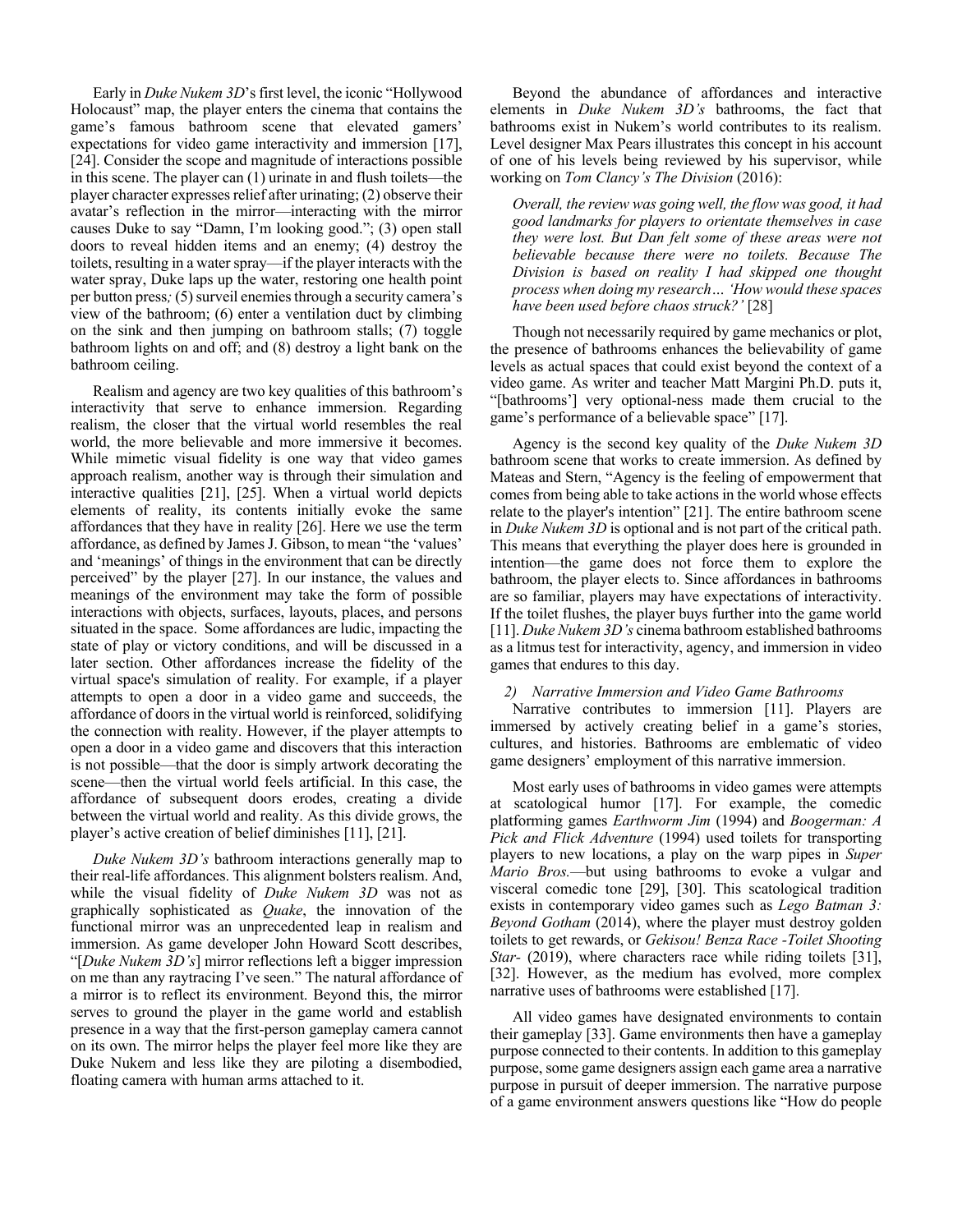interact with this location before the player arrives?" and "What happened in the environment prior to the player getting there?" [34], [35]. Bathrooms in video games thus have implicit narrative purpose. The clear signifiers of bathrooms immediately resonate with audiences' cultural context of how, when, and why these rooms are used, which encompasses more than simply the disposal of bodily waste. Further, game designers have developed mise en scène storytelling techniques to convey narrative elements of their game's plot or characters, often housing these techniques within bathrooms.

*Gone Home* (2013) employs mise en scène as a primary storytelling device. It uses a first-person perspective, and the core game mechanics are walking and picking up objects for visual examination. The player explores an empty house, attempting to discover the fate of the player character's missing younger sister, Sam. The game establishes a horror atmosphere by isolating the player in an old, dark house during a thunderstorm. It uses this atmosphere to tint the player's interpretation of scenes and objects. The guest bathroom exemplifies this technique. The bathroom is interactive. The toilets can be flushed; the bathroom cabinets and drawers can be opened and their contents investigated; and the sink and tub faucets can be turned on and off. Upon investigating the bathroom, the player notices red liquid in the bathtub. The game's unsettling atmosphere raises player suspicion that this is blood, perhaps even marking Sam's demise. However, closer inspection of the room uncovers a bottle of red hair dye which, combined with one of Sam's journal entries that mentions dyeing her hair, changes the player's understanding of this bathroom scene [36].

While primarily a puzzle game, *Portal* (2007) is renowned for environmental storytelling [37]–[39]. The game begins with the player in a glass-walled chamber enclosing a toilet. The implication is that the player is a monitored test subject in a futuristic laboratory, which is all conveyed by this simple bathroom environment. The environment's shiny, white, and modern aesthetic extends to the toilet. Closer inspection, however, reveals a contradictory grime and lack of maintenance that sets the stage for an uneasy feeling that something is amiss about this lab. Interacting with the toilet causes it to flush with a splash of water and play a computerized voice that says, "Thank you for your business," developing the game's comedic voice while providing immersion [40].

Graffiti in bathrooms is a common, interactive way for reallife bathrooms to convey narrative. The game *Life is Strange* (2015) demonstrates how this function applies in video games. The player explores a high school bathroom as part of the game's required path of progression. The bathroom contains various instances of graffiti that have a dual purpose. First, they help the scene resemble a real-life high school bathroom. Second, the content of the graffiti serves to develop the game's characters and their culture. From the graffiti, we learn about school gossip and student reputations [41].

# *B. Ludic Purposes of Video Game Bathrooms*

Video game bathrooms serve ludic purposes when they directly motivate play or affect player success outcomes. Our framework breaks these instances into two categories: when the bathroom functions as a playground and when the bathroom functions as a game mechanic.

## *1) Bathroom as Playground*

As cultural historian Johan Huizinga explains, "all play moves and has its being within a playground" [33]. When expressed within a video game bathroom setting, we can understand the bathroom as a playground. The bathroom contextualizes and influences gameplay, allowing players to explore how the affordances of the bathroom can become ludic when intertwined with the game's overarching mechanics. While we have established how *Duke Nukem 3D*'s cinema bathroom serves an immersive purpose, it also simultaneously functions as a playground. While the interactivity of this bathroom corresponds with reality, typically we do not blast apart urinals with firearms or barge into closed bathroom stalls to catch adversaries with their pants down. In this way, the bathroom becomes a playground: a space for players to engage safely and playfully, separate from the rules and expectations of regular life.

Additionally, the unique ludic affordances of bathrooms, combined with their loaded cultural meanings, inspire emergent gameplay. In such instances, players leverage game mechanics in an open-ended way to evoke the form and style of play that suits them, as opposed to pursuing an outcome preconceived by the game's developers. For example, in the video "Video Game Bathrooms," the YouTube channel Curious Reviewers demonstrates how some players might choose to escape the intense combat scenarios of the *Hitman: Codename 47* (2000), *Deus Ex* (2000), and *Silent Hill* (1999) by simply relaxing in the privacy of these games' interactive bathrooms [42]. The author even shows how to remove enemies and other "distractions" that may invade the player's privacy in the bathroom. The bathroom becomes a playground for Curious Reviewers' self-care and they encourage their viewers to use it in the same way. Similarly, YouTubers have documented myriad examples of emergent bathroom gameplay in *Half-Life: Alyx* (2020), such as cleaning the virtual bathrooms and hoarding virtual toilet paper [43], [44].

## *2) Bathroom as Game Mechanic*

There are instances where the bathroom provides unique game mechanics that relate to the strategy and overall success or failure at the game. Game designer and scholar Gonzalo Frasca categorizes game mechanics related to determining a winner or loser as "ludus" [25]. Because ludus game mechanics directly influence success and failure outcomes, which can be interpreted simply as good and bad respectively, bathrooms used as game mechanics often connect to our next framework category: bathrooms as ideological commentary [25].

For example, in *Duke Nukem 3D*, drinking the water that sprays out of destroyed urinals restores Duke Nukem's health. Health is a primary variable in the player's success at the game; if it reaches zero, the player loses. Also noteworthy is that drinking the water to restore health in this way occurs at a rate of one health point per button press. Because the player has 100 possible health points, this is a laborious method for regaining large amounts of missing health.

The game *Death Stranding* has robust bathroom mechanics and tracks the player character's bladder fullness. The game underscores the public versus private opposition of bathrooms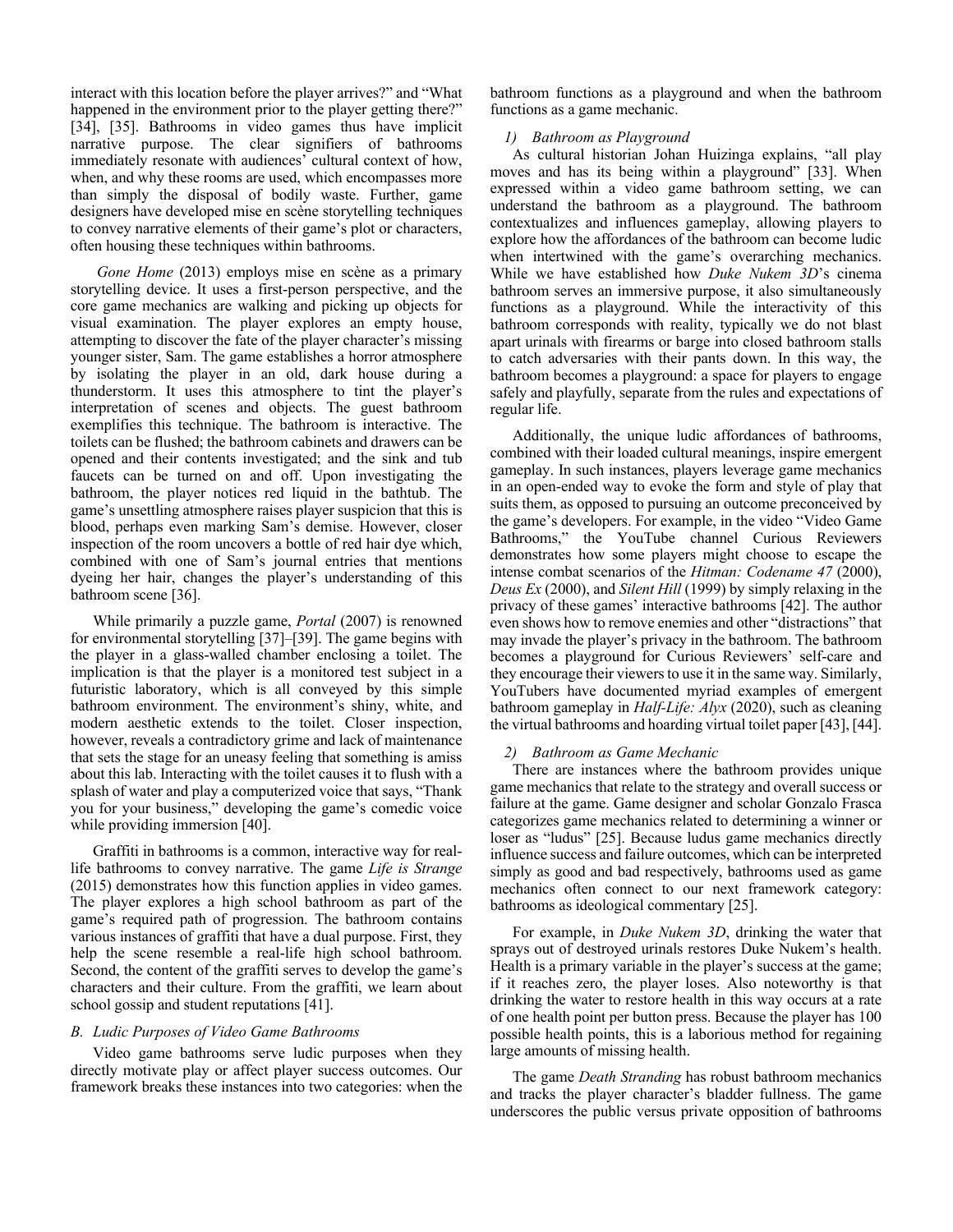by allowing the player to urinate either in their private bathroom or outdoors. An interface tooltip advises the player to "be considerate and relieve yourself away from other people and their property." The game also has rules that prevent the player from urinating near friendly characters. On the other hand, the player can urinate on enemies to repel them. Through enforcement of these bathroom rules, the game conveys ideological commentary. If the player urinates in private, they receive a special grenade. If the player urinates outside, mushrooms grow where the urine contacts the ground. As more players urinate in that location, the number and size of the mushrooms increase. If enough players urinate in the same spot, insects that give the player health will gather around the mushrooms. Further, the game rewards the player with an achievement the first time they urinate outside [15].

The game *No More Heroes* (2007) uses the bathroom as an integral part of progressing through the game. The player character, Travis Touchdown, must defecate in the toilet for the player to save their progress. Players save their game when they need to take a break from playing, creating a reflection of the ingame narrative where the player character is concurrently taking a break in the restroom [45].

# *a) Privacy and Vulnerability as Game Mechanics*

As a signifier of privacy, video game bathrooms help designers provide intuitive, privacy-related gameplay. This can take a wide range of forms. For example, in *Hitman: Codename 47*, the player uses the privacy of bathrooms to don disguises or hide weapons for later retrieval [42]. In *Catherine* (2011), when the player character receives suggestive photo messages from a character he is having an affair with, the player can only view them when while in the privacy of the bathroom stall [46].

Set in a 1962 roadside bathroom, Robert Yang's *The Tearoom* (2017) uses the public/private dichotomy in public restrooms for its core gameplay. The player uses their gaze to identify and signal potential sexual partners while standing at the urinals. The object of the game is to complete a sexual experience with a partner in the bathroom without being surveilled by others, especially police who trigger a lose state [47]. The game tacitly engages with Laura Mulvey's concept of the male gaze by encouraging the player to utilize their own situated gaze to exploit men as sexual objects [48]. This departure from Mulvey's conception is a realization of the instrumentality of the gaze as discussed by documentary scholar Bill Nichols, scholar and activist bell hooks, and others [49]–[53]. Specifically, *The Tearoom* utilizes scholar Mitchell J Wood's Gay Male Gaze. According to Wood, the Gay Male Gaze is a complicated reckoning with the need to be gazed upon affectionally, but also to have the power of the male gaze to subjugate [54].

As Alexander Kira describes, the bathroom's relationship with privacy also makes it a space of vulnerability:

[Bathrooms are] *isolated and deliberately secluded so as to afford the maximum privacy. In many such instances, few people are ever around. The ideal physical arrangement for public elimination is also the ideal physical arrangement for committing a crime. In addition, of course, such*  *intentions are further facilitated by the relative helplessness and immobility of a person engaged in elimination activities; that is, one may be literally "caught with one's pants down."* [3]

This concept extends to video games, where the bathroom becomes a common site of crimes inflicted by and against player characters. Many stealth games involve the player learning enemy patterns and attacking enemies when they are not aware. Bathrooms, used daily by players in real life, create clear signifiers about where and when to take advantage of enemy characters. For example, in *Metal Gear Solid* (1998), the player can wait for enemies to use the bathroom before ambushing them or simply sneaking by [55]. Alternatively, like horror films, horror video games often use restrooms, with their loaded cultural meanings about dirt and privacy, as settings to make the player feel uneasy or vulnerable. In *Silent Hill 2* (2001), the player character is in a dark, filthy bathroom and must reach into a toilet bowl to recover a wallet containing a clue to a puzzle [56]. In *At Dead of Night* (2020), the player can hide in the bathroom from a killer who may still intrude on their privacy as he systematically searches for them [57]. Games also create scares by taking advantage of the familiarity of mundane bathroom interactions, like opening a stall door or lifting a toilet seat, to startle the player with unexpected results [58], [59].

## *C. Bathroom Design as Ideological Commentary*

In Margini's essay "Bathrooms without Bodies", a case is made for video game bathrooms as ideological spaces but then largely ignored to explore their role in evoking realism and environmental storytelling. Margini begins by examining the film *Inside Rooms: 26 Bathrooms, London & Oxfordshire, 1985*  (1985) by Peter Greenway [60]. The film looks at bathrooms across London and "implies that even the bodily functions [that bathrooms] are built to serve can be different, too: bathing, defecating, and even just resting—pausing from the world become different things inside different frames" [17]. This same observation was made by Joyce and other modernist authors when they turned their eye on the public restroom [4]. In the 2021 film *White Tiger*, director Ramin Bahrani critiques inequalities in Indian society. In one series of scenes, he contrasts the hotel bathroom of Ashok, a wealthy Brahmin, with that of open-air defecation by Ashok's servant Balram who, during the act, has a mental breakdown [61]. Each space, framed by the camera or the writer's pen, offers a comment about the world that the bathroom exists within—not just for the characters in the scene, but for the reader or viewer as well. Video games are an extension of this aesthetic tradition of using the bathroom as a form of social commentary.

Slavoj Žižek explored the bathroom as an ideological space in his 1997 book *The Plague of Fantasies* [62].

*In a traditional German toilet, the hole into which shit disappears after we flush is right at the front, so that shit is first laid out for us to sniff and inspect for traces of illness. In the typical French toilet, on the contrary, the hole is at the back, i.e. shit is supposed to disappear as quickly as possible. Finally, the American (Anglo-Saxon) toilet presents a synthesis, a mediation between these opposites: the toilet basin is full of water, so that the shit floats in it,*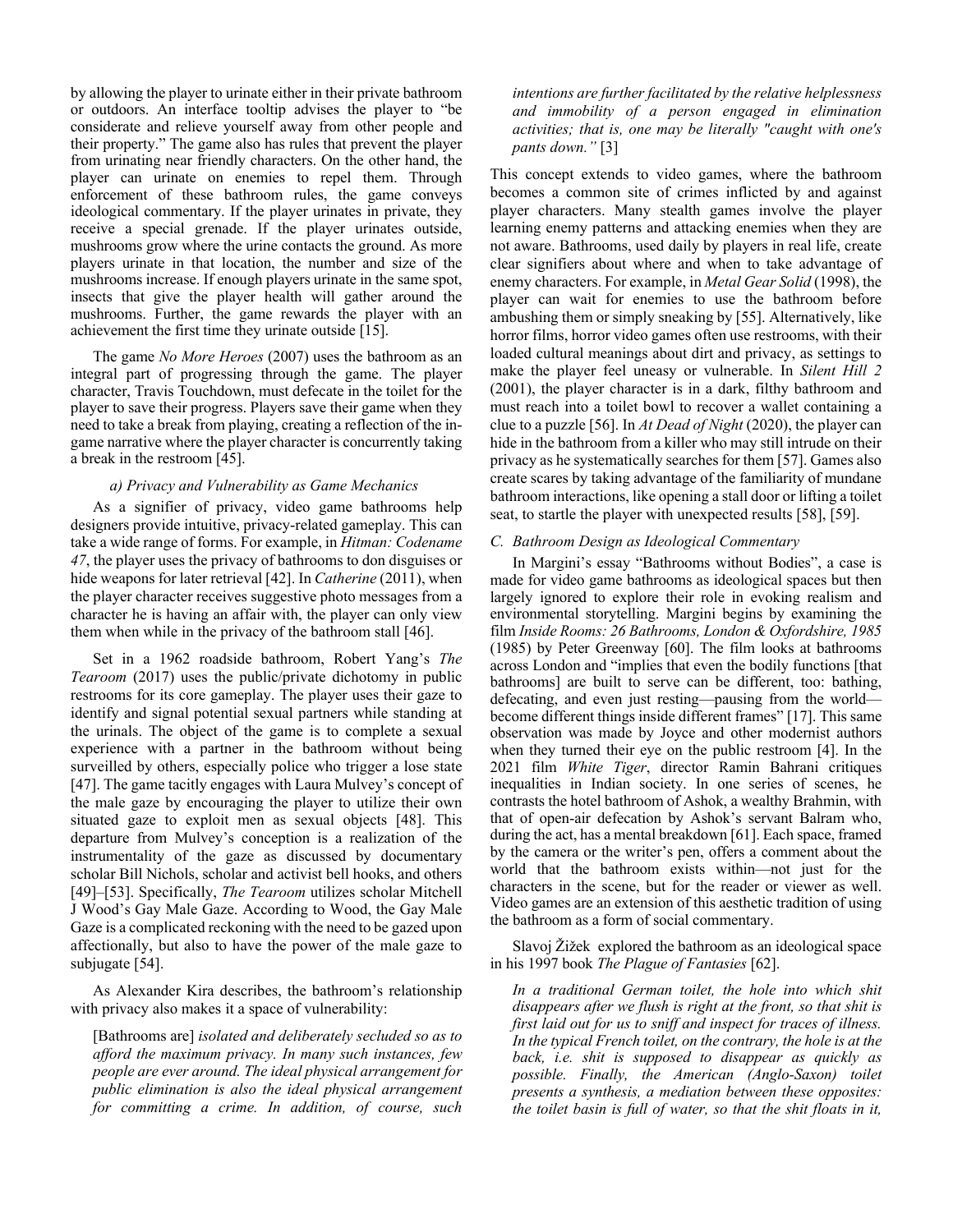*visible, but not to be inspected. [...] It is clear that none of these versions can be accounted for in purely utilitarian terms: each involves a certain ideological perception of how the subject should relate to excrement. […] It is easy for an academic at a round table to claim that we live in a postideological universe, but the moment he visits the lavatory after the heated discussion, he is again knee-deep in ideology.* [62]

It is just as easy for game designers to dismiss their bathrooms as merely an extension of the world, as Fullbright's Steve Gaynor does, "They exist as interactive objects to flesh out the 'realness' of the game world as a functional place" [63]. But they are also more than simply a space for a reflexive relationship with players where, as Arkane's Shawn Elliot states, "The proliferation of flushable toilets nudged designers to include content in and around them, […] and this encouraged players to go poking around in them, which pushes designers to continue the tradition" [63]. Margini invokes Janet Murray's observation to claim that bathrooms are "'[…] as if the programmer within the system is waving at us, but doing so in a manner that deepens rather than disrupts the immersive world'" [16], [25]. But this fails to address that the designers and developers who produce said bathrooms do so from a deeply situated and ideological position at a particular moment in history [16], [25]. Video game bathrooms should be approached as extensions of the material world that produces them; they should be explored in the same manner as Žižek's comparisons of German, French, and American toilets. Even if game designers and developers fail to grasp the ideologies embedded in their bathrooms, they exist and impact players. Video game bathrooms are more than a designer's extra labor to show the players that they love their game [17].

In the niche world of video game bathroom studies, *BioShock Infinite* is often mentioned as a key example of bathrooms as social commentary. The *BioShock* series is known to use environmental storytelling to critique the gilded age and unchecked capitalism. In *BioShock* (2007), a player discovers a crumpled corpse beneath a toilet. Inside the toilet lays a bottle of whiskey. The storytelling is clear—in this sad world, liquor was the forlorn soul's final friend [64]. In *BioShock Infinite*, the environmental storytelling is even stronger. The oppressive regime has implemented segregated bathrooms: a set for Whites and others for Blacks and Irish. The White bathrooms are resplendent and cleaned by a Black bathroom attendant [65]. However, the white supremacy on display is offered up as an aside as the player is never required to enter the bathroom [66]. Even though these spaces are codified ideology, both in computer code and in the philosophical sense, the critique can be skipped by players. The critique only operates on a representational and narrative level and lacks ludic expression as part of some procedural rhetoric. If the player misses these bathrooms, this critique of Jim Crow laws and racism becomes ineffective [25], [67].

In *The Ship: Murder Party* (2006), players are invited onto a boat by a mysterious Mr. X, a nefarious character who has set up a manhunt battle royal. The player is one of many passengers that must track down and murder their fellow passengers in order to survive. The game's multiplayer version requires that all of the players engage in eight need-fulfilling activities, such as drinking, sleeping, socializing, maintaining hygiene, and using the bathroom. The bathroom, as reported on player forums and in YouTube videos, is a common place to be attacked [68], [69]. By forcing players to engage in these behaviors, the game enforces normative behaviors related to cleaning, maintaining hygiene, and using the bathroom, and the player must perform them in an ideologically coded manner. Such a performance puts them at risk for punishment, that of being killed by another player. By putting the player in a risky position during these activities, the game tacitly demonstrates Michel Foucault's observation that we live in a society of surveillance. The game demands, as Foucault states, that "the individual is carefully fabricated in [the social order] according to whole technique of forces and bodies" [70]. The player is not merely using the bathroom or cleansing, they are being surveilled by other players and must protect themselves. The game enforces the idea that bathrooms are dangerous, socially constructed places, wherein their use in the eyes of others may result in punishment [71].

As game journalist Audric Figueroa notes, *Metal Gear Solid 2: Sons of Liberty* (2001) comments on ideology and privacy.

*Every time you're in the "facilities" you can radio your superiors, who will comment on their invasion of your privacy. Staring at a toilet or standing at a urinal during a call will prompt embarrassment from your commanding officer and girlfriend. Staring at a lewd poster in one of the stalls will elicit jealousy and disapproval. Call from the women's restroom once and you'll be mocked. Call a second time and you'll be branded a pervert. … Break too many taboos and your girlfriend will think you're a bad person and refuse to save your game.* [72]

Other games comment on the ideological construction of gender in relation to bathroom access. For example, in the game *Bully* (2006), the protagonist is presented as male and can enter any boys' bathroom in the school. However, if the character walks into the girls' bathroom without narrative or ludic cause, they are given a trespassing violation [73]. Bathhouses, in real life, have a wide spectrum of restrictions—from gender neutral to religious. In *Stardew Valley* (2016), Eric Barone (the sole developer) separated the bathhouses by gender [74]. In *Murder by Numbers* (2020), the female detective main character's companion is a box-shaped robot with crude anthropomorphic features. When investigating a women's restroom, the robot asks if he is allowed in the women's restroom since he is referred to as a "guy." The main character gives him permission to enter with her [75]. In *Yume Nikki* (2009), the character Madotsuki can use either bathroom, a design choice that has resulted in players arguing that the character's gender is non-binary [76], [77]. The reaction of the player base of *Yume Nikki* is an example of how a design choice can have ideological consequences for players, regardless of whether designers intended it to.

The shifting options for *The Sims*' character customization and their opportunities to use the bathroom reflect cultural anxieties connected to the bathroom wars. The wars about enforcing discriminatory laws on bathroom usage by transgender individuals began in 2014. These wars were a backlash to laws related to the introduction of gender-neutral bathrooms. These laws began to be implemented in Vermont in 2009. In the first release of *The Sims* (2000), only the male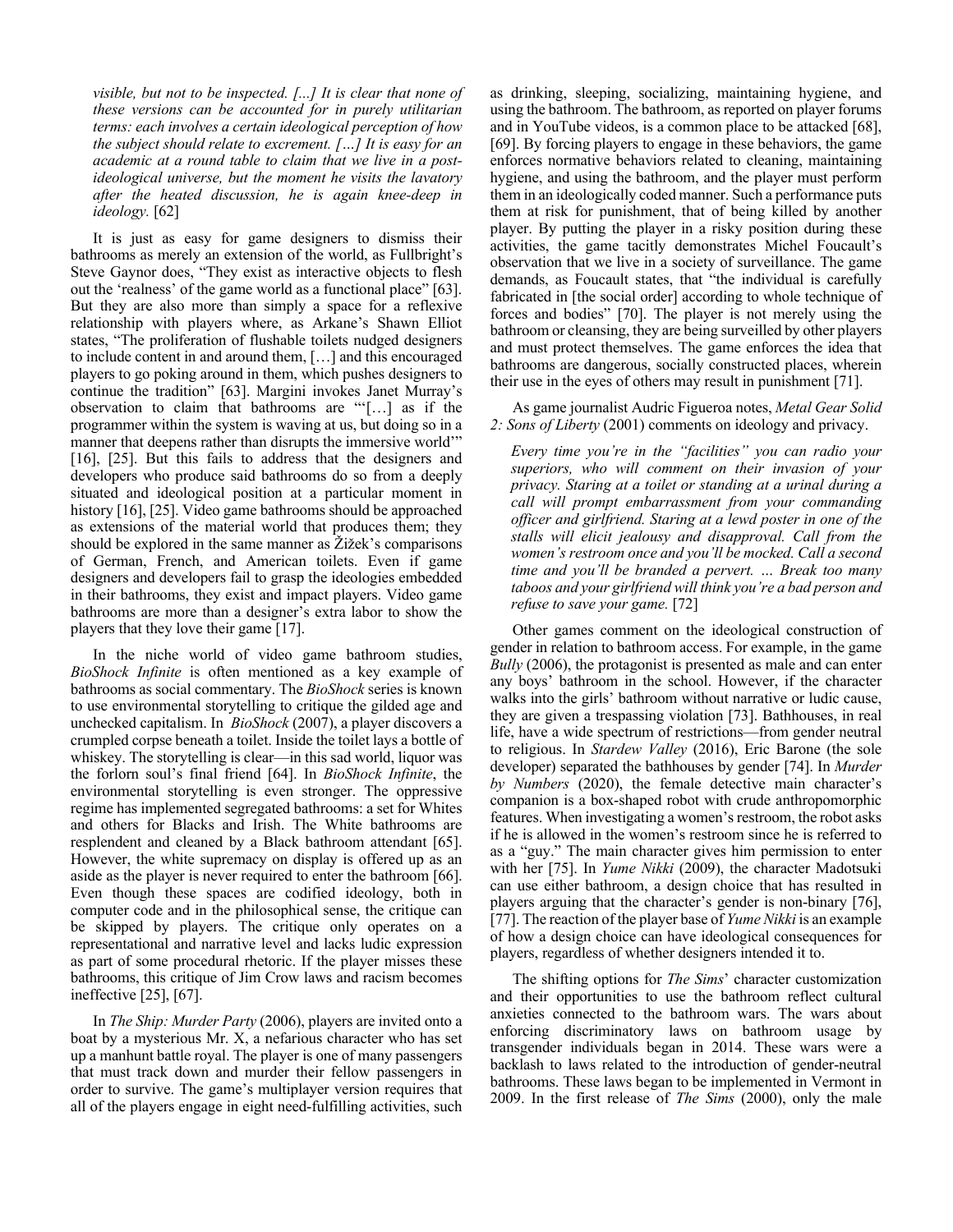avatars can use urinals [78]. This continues through *The Sims 2*  (2004) [79]. In *The Sims 3* (2009), as gender-neutral bathrooms became more normalized, the game no longer gendered bathrooms. Further, players could choose whether their Sim urinates standing up or sitting down, regardless of their sex. At this point in the series, the bathrooms become fully interactive. Sims can do everything from washing their hands to taking a pregnancy test [80]. As some bathrooms were becoming a freer space in parts of the Western world, *The Sims*' designers created a more playful space. We do not contend that this was intentional, rather that this was an ideologically reflexive response to greater bathroom freedoms.

In 2014 and 2015, Texas and other states instituted "bathroom surveillance" bills that required transgender people to use bathrooms that matched their birth gender. *The Sims 4* (2014) was released at the end of 2014 and included an even wider range of bathroom interactions. When Sims are forced to invade stalls, the invaded upon character gains an embarrassed icon for hours. Notably, the invader does not get embarrassed. In *The Sims 4*, bathrooms are gender neutral by default. However, in what can be read as a direct response to the bathroom wars, players can optionally implement gendered bathrooms [81]. Gender is no longer assigned by the player in *The Sims 4*. Instead, the game automatically assigns a gender based on the composition of the Sim's body. For example, if the Sim has breasts, the game labels the Sim as female. Further, the game continues to allow the player to choose how the Sim urinates—but only those that choose standing can use the urinals. These choices provide the player with the illusion of agency, but the designers still foist gender identities onto player characters in a way that affects in-game bathroom use. This is similar to *Cyberpunk 2077* (2020), wherein the choice of the player character's voice assigns masculine or female pronouns [82]. The player is powerless to define their identity in its entirety.

Like Joyce and other modernist writers and artists, *The Sims*' designers use interactions in the bathroom to comment on society's relationship with toilet use. However, where Joyce and the modernists critiqued oppressive ideals around women's sexual empowerment and autonomy, *The Sims'* designers critiqued the increasing control and legislation around bathroom use by offering the player more (but incomplete) control over their Sims' genders and how they might interact in the bathroom. Instead of critiquing societal anxieties by constructing leud scatological scenes within bathrooms like the modernists, *The Sims'* designers did so by increasing player choice and making playful what was increasingly antagonistic and political.

## V. PURPOSES AND MEANINGS OF VIDEO GAME BATHROOMS

This paper explored the purposes and meanings of video game bathrooms. We created a framework to analyze these representations based on their immersive, ludological, and ideological aspects. We present the following conclusions:

- Representations of bathrooms in video games reflect social mores, anxieties, and beliefs around cleanliness, gender, waste, privacy, and bathroom use.
- Unlike other media, representations of bathrooms in video games allow users to inhabit different bodies,

engage in taboo behavior, and choose to interrupt or follow conservative or traditional bathroom use.

 Designing play in bathrooms enables video game creators to both critique how these spaces are used and to exploit cultural connotations and anxieties to evoke specific impacts on players. Players enact those understandings through interactivity. In this way, video game bathrooms have ideological meaning.

It is our hope that this paper, the framework, and the database will be of value to the game studies community. The database is live and available for submissions. As more game bathrooms are created, it is our hope that our collection will help to chart the history of video game bathroom representations. This is in many ways a community effort. During the review period, another Twitter account, @UseTheBathroom launched in June 2021 and has by the end of the month 6600 followers. Video game representations of bathrooms—along with those in art, literature, film, and theater—reflects humanity's relation to our most private acts.

#### ACKNOWLEDGMENT

We would like to thank two undergraduate students who helped us source and organize our data, Bayan Jarad and Karen Spriggs. Further, we would like to acknowledge @InGameToilets, @GameToilets, @ToiletsInGames, and @UseTheBathroom for their archives.

#### **REFERENCES**

- [1] J. Morrissette, "I'd Like to Buy the World a Nuka-Cola: The Purposes and Meanings of Video Game Soda Machines," *Game Studies*, vol. 20, no. 1, Feb. 2020, Accessed: Apr. 05, 2021. [Online]. Available: http://gamestudies.org/2001/articles/jessmorrissette
- [2] M. Smith, "Jet Set Willy." Software Project, 1983.
- [3] A. Kira, *The Bathroom*. Penguin Books, 1976.
- [4] I. S. Todd, "Dirty books: Modernism and the toilet," *MFS Modern Fiction Studies*, vol. 58, no. 2. pp. 191–213, Jun. 2012. doi: 10.1353/mfs.2012.0020.
- [5] R. Kitchin and R. Law, "The Socio-spatial Construction of (In)accessible Public Toilets," *Urban Studies*, vol. 38, no. 2, pp. 287–298, Feb. 2001, doi: 10.1080/00420980124395.
- [6] "Privacy," *Dictionary.com*. https://www.dictionary.com/browse/privacy (accessed Apr. 05, 2021).
- [7] A. Hitchcock, United States. *Psycho*, (Sep. 08, 1960).
- [8] R. Kumble, United States. *The Sweetest Thing*, (Apr. 12, 2002).
- [9] P. Farrelly, United States. *Dumb and Dumber*, (Dec. 16, 1994).
- [10] W. Anderson, United States. *The Royal Tenenbaums*, (Dec. 14, 2001).
- [11] J. H. Murray, *Hamlet on the Holodeck: The Future of Narrative in Cyberspace*. Cambridge: MIT Press, 1997.
- [12] @ToiletsInGames, "ToiletsInVideoGames," *Twitter*, 2021. https://twitter.com/ToiletsInGames (accessed Apr. 05, 2021).
- [13] @deKay01, "Toilets In Video Games," *tumblr*. https://toiletsinvideogames.tumblr.com/ (accessed Apr. 05, 2021).
- [14] @ingametoilets, "In Game Toilets," *Twitter*, 2021. https://twitter.com/ingametoilets (accessed Apr. 05, 2021).
- [15] Kojima Productions, "Death Stranding." Sony Interactive Entertainment, Nov. 08, 2019.
- [16] Rare, "Goldeneye." Nintendo, Aug. 25, 1997.
- [17] M. Margini, "Bathrooms Without Bodies," pp. 6–21, Sep. 2017. Accessed: Jan. 24, 2021. [Online]. Available: http://www.heterotopiaszine.com/003-2/
- [18] UOWM Game Development, "Echoes of You." Sep. 10, 2019. Accessed: Jun. 27, 2021. [Online]. Available: https://uowmgames.itch.io/echoesofyou
- [19] M. Consalvo and N. Dutton, "Game analysis: Developing a methodological toolkit for the qualitative study of games," *Game Studies*,